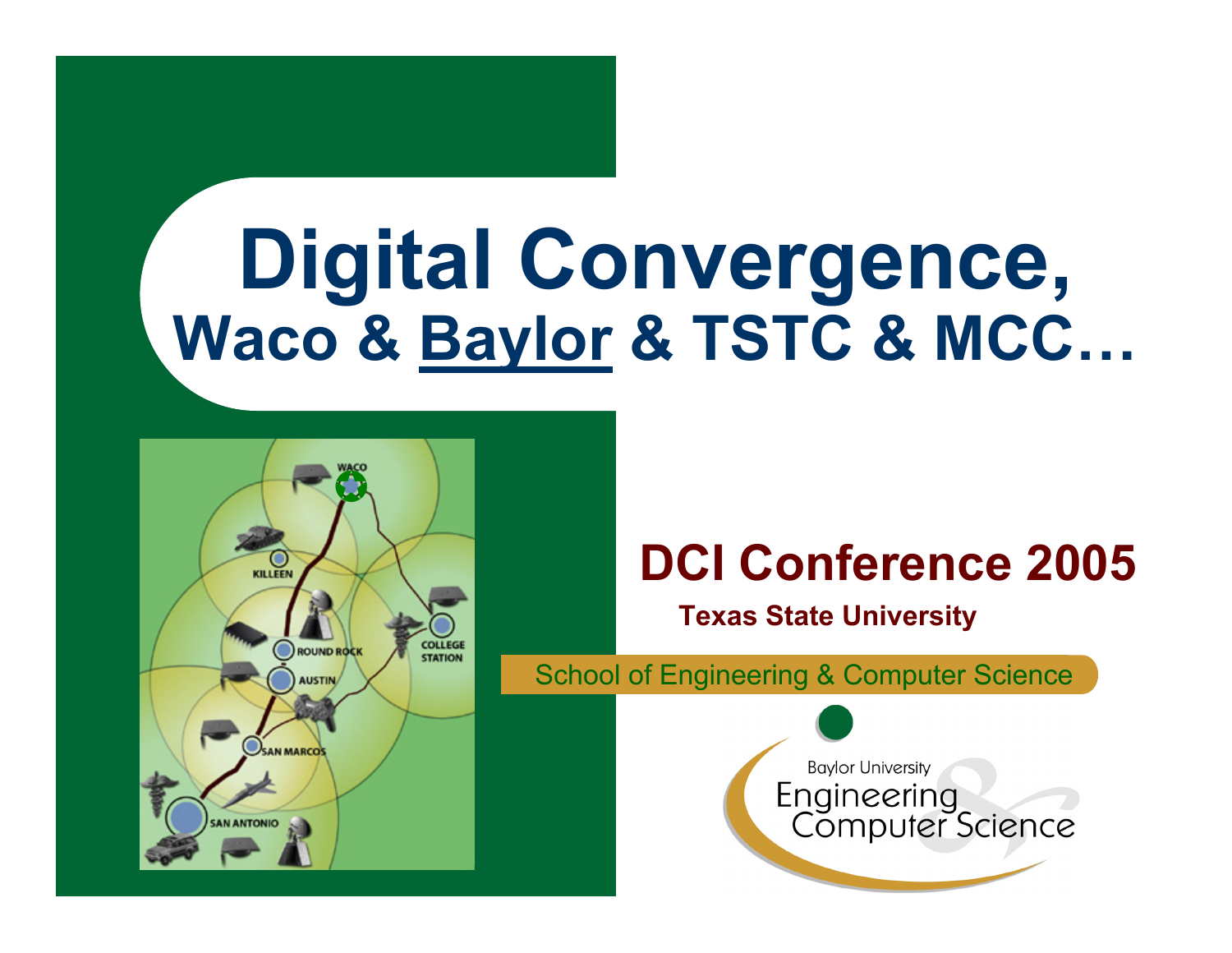## **Waco's Academic Perception**

#### **With a BU ECS tint**



- $\bullet$ **• Baylor - Electrical & Computer Engineering, Computer Science, Entrepreneurship…**
- z **TSTC - Computer Networks, Systems Admin, Geospatial, Electronics, & Avionics Tech…**
- z **MCC - Pre-Engineering, Medical Lab Technician, Computer Information Systems..**

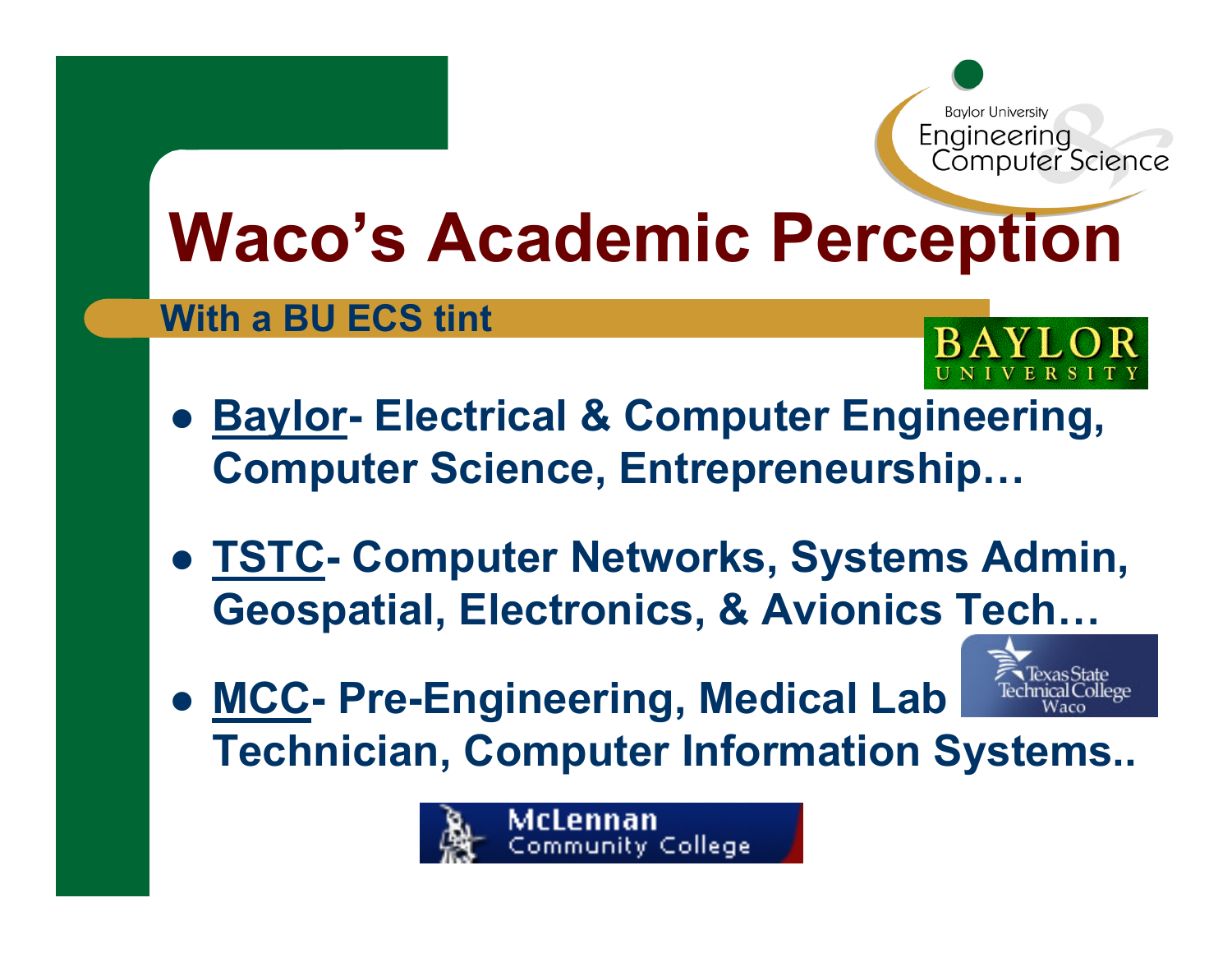### **Influence of DCI to:**

#### **With a BU ECS tint**

- $\bullet$  **BU - More engineering grads stay home; Business grads sell more; Entrepreneurs thrive; faculty/student research projects**
- **TSTC- Great market for grads; Tailored programs for businesses; New majors**
- $\bullet$  **MCC - Increased student demand; Programs to elevate population; Great market for grads**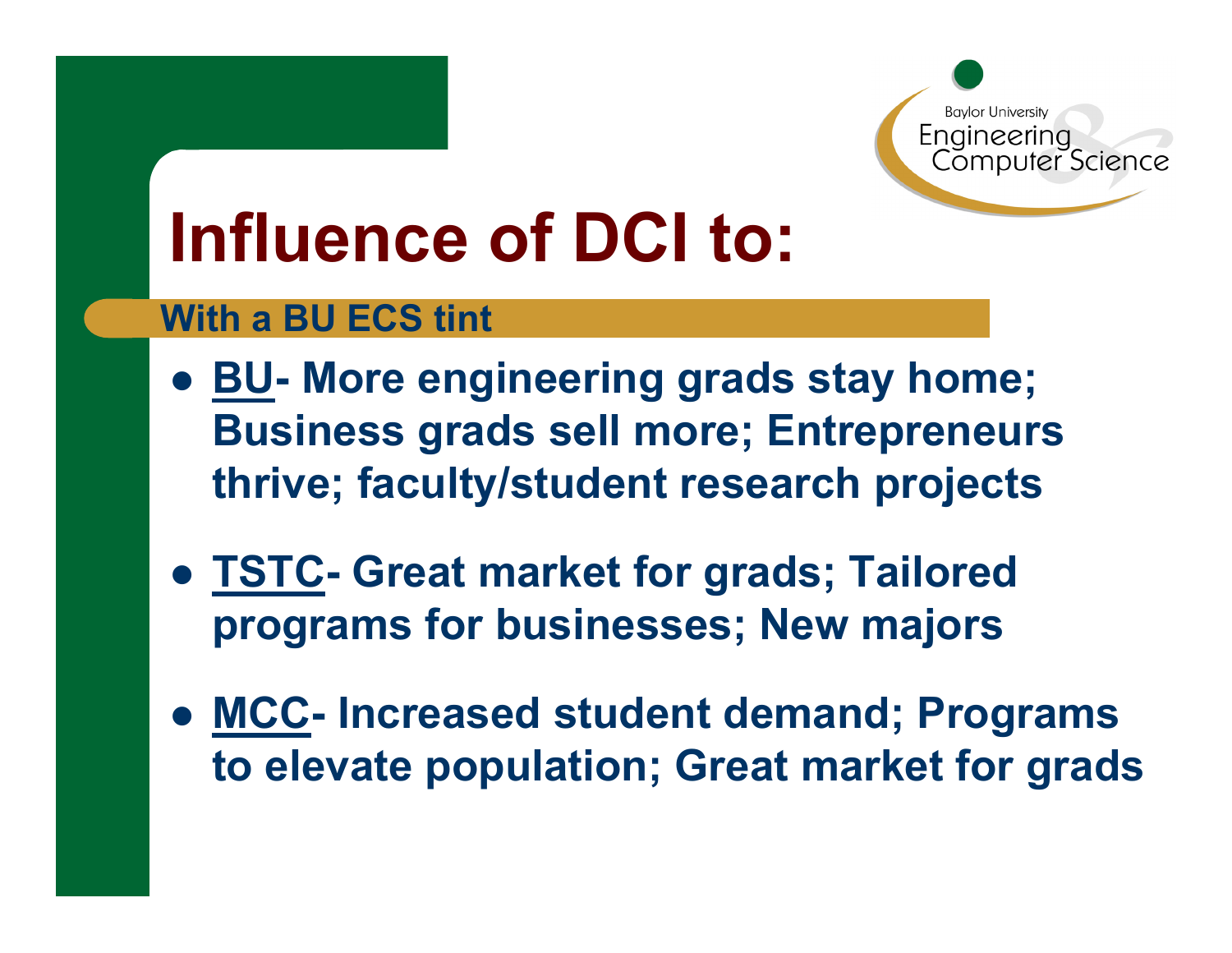### **Inserting Faculty Expertise**

#### **With a BU ECS tint**

- $\bullet$  **Networking - Innovative solutions required to integrate new with old**
- **Machine Learning - The converged device decides what needs to be done and when**
- $\bullet$  **Reconfigurable Computers - using the same device to perform multiple functions**
- z **Databases quickly accessing reliable information from a variety of sources**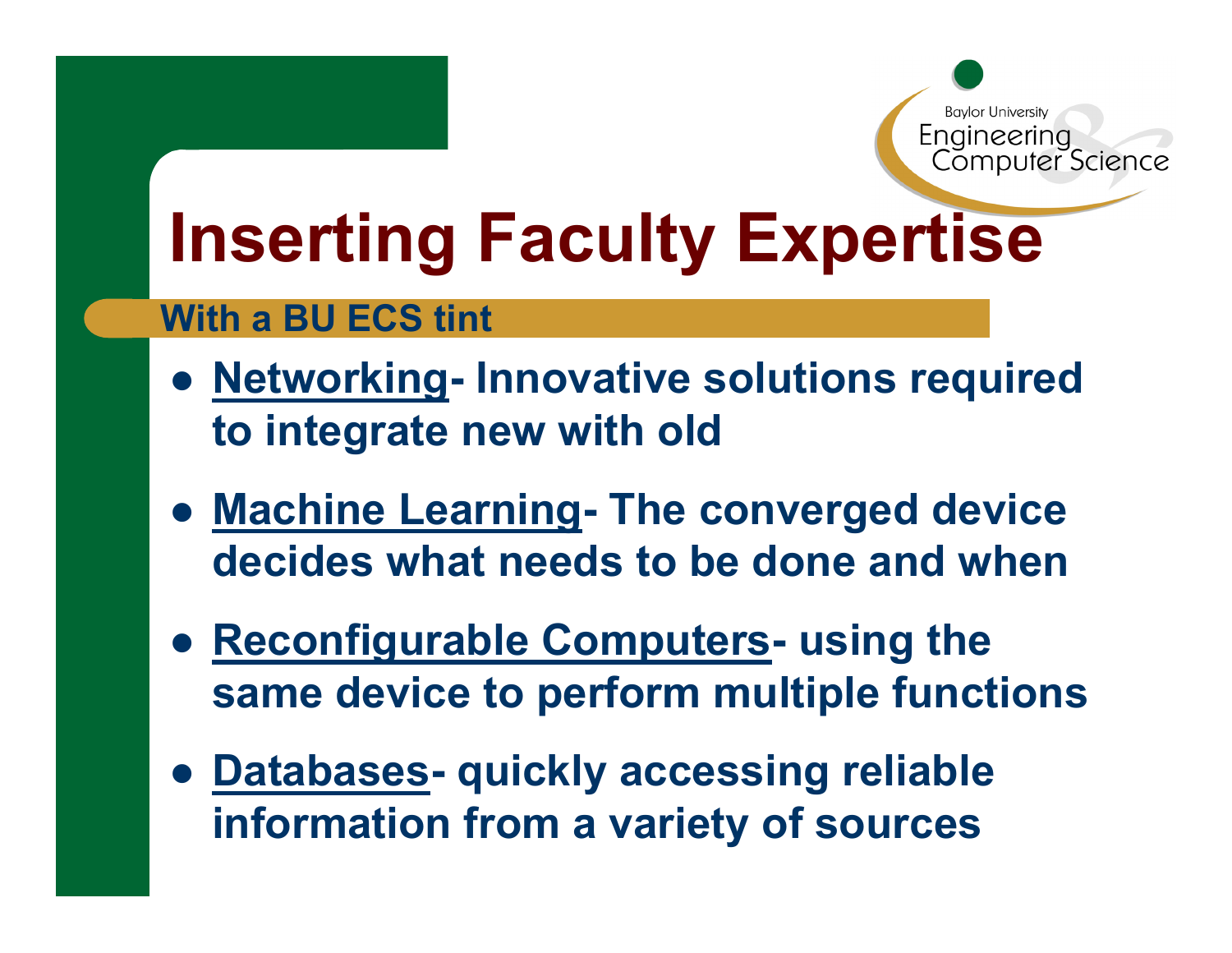### **Some DCI Possibilities**

#### **With a BU ECS tint**

- z **The ultimate PDA/Cell/GPS/Camera/….**
- z **No meter maid • Transportation** 
	- z **Which light is out? • Medicine**
- **Which parking space is open and where is it?**
- **Plug and play to the extreme**
- **Custom entertainment • Education**
- **Shopping delight**

**• Hardware**